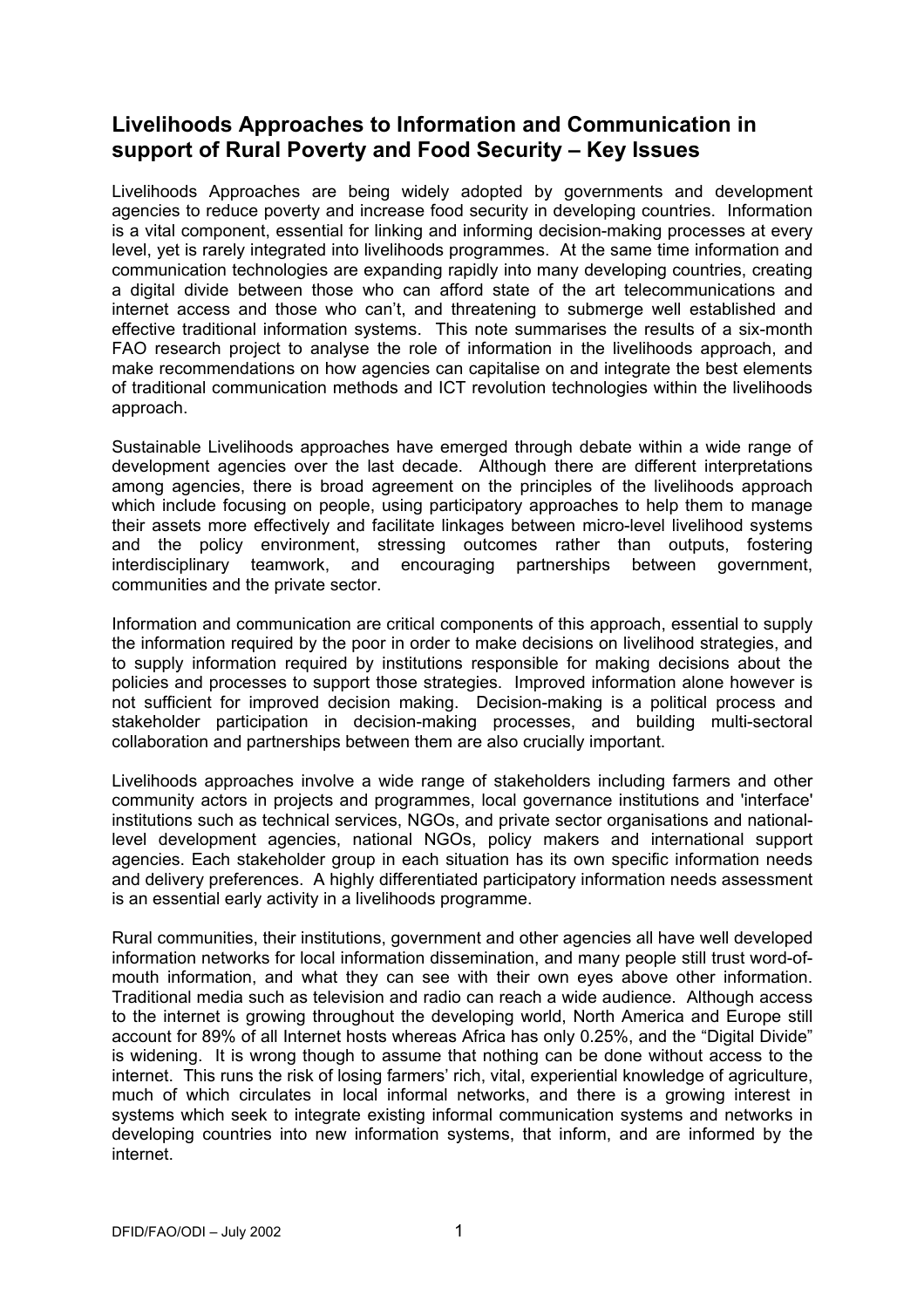The research identified seven key recommendations for improving information systems for sustainable livelihoods in developing countries: determine who should pay; ensure equitable access; promote local content; build on existing systems; build capacity; use realistic technologies; and build knowledge partnerships.

#### **Determine who should pay:**

There was, until recently, an assumption that information for agricultural and rural development is a global public good and should be made freely available to all. More recently donors and governments have been shifting towards the private sector provision of agricultural extension services and information, and poorer farmers are losing out. Capital investment costs for information infrastructure are high, but they are easy to calculate and there are many examples of successful cost recovery through charges for telephone use and advertising. It is more difficult to calculate the actual and hidden costs of providing information that empowers poorer farmers, and the social and economic benefit of doing so, without which it is difficult to justify public investment. Furthermore, cost recovery, or profitability is only one of a wide range of factors influencing the sustainability of information services. More work is urgently needed to explore these issues, and develop a new consensus on who should pay for information for poorer farmers, and how sustainable information services can be provided.

## **Ensure equitable access:**

Although the technological capacity to transfer information across large distances has increased rapidly in recent years, there is evidence that if it is not available to all it may simply perpetuate existing social, economic and political disparities. Television and radio remain much more widely accessible than the internet, especially in Africa. There are however good examples in Africa and Asia of initiatives where poor people have access to and control over electronic information services with positive livelihoods and governance outcomes. Experiments with telecentres and internet-linked rural community radio have shown that it is possible to make internet-based information available to large numbers of people. The challenge is to apply these pilot approaches more widely to enable rural communities, and their governments, in developing countries, to manage information more effectively and develop communication strategies that make information that is relevant to people's livelihood needs accessible to the poor.

## **Promote local content:**

Farmers trust endogenous and local information more than exogenous information. Although issues and problems can be illustrated with examples from elsewhere, farmers are unlikely to believe solutions, and be motivated to adopt them without substantial discussion of locally specific examples. In this context information on food and agriculture should be particularly focused on local agro-ecological conditions, weather and topography as well as local cultural and economic aspects of production, marketing and processing. Supporting communication between relevant local institutions may be more important than providing content from the Internet at local level, although the internet, and interactive television has been successfully used by farmers to discuss specific local problems with remote technical specialists. There is also enormous potential to enrich information in national and international information systems with specialised local knowledge although this requires both a detailed understanding of the local context and a sophisticated capacity to tailor information appropriately for both local and national or international audiences.

## **Build on existing systems:**

Many donor-driven information systems are overly ambitious, overly complex, and overdesigned. They tend to overlook the fundamental organisational processes and institutional incentives that drive information use and ignore potential 'losers' who may subsequently resist implementation. Experience shows that the most effective systems are simple and modest, and build on existing databases and data collecting routines to provide specific